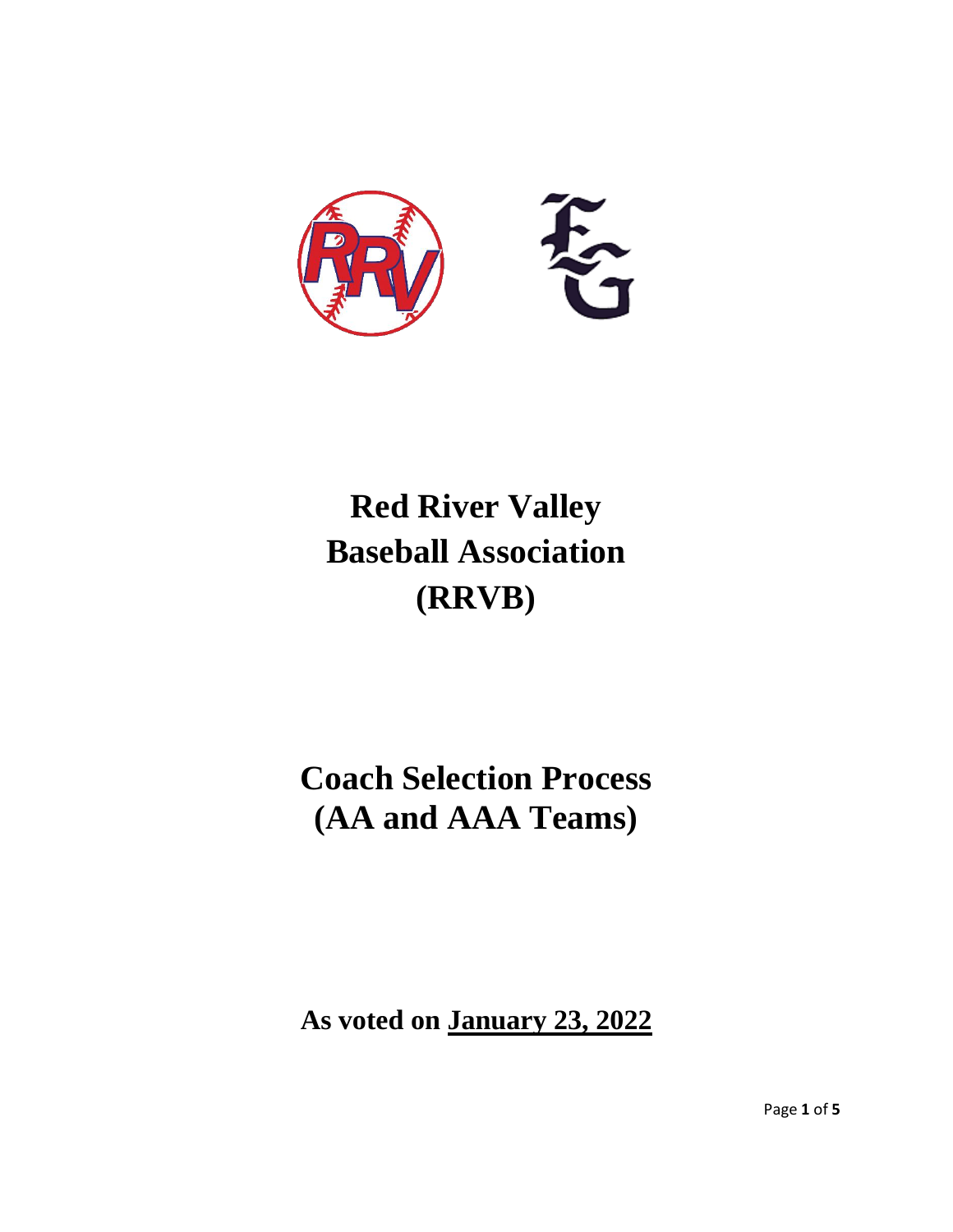#### **RRVB COACH SELECTION PROCESS**

#### **Policy Statement**

Selection of the best coaches, in a fair and consistent manner, is the goal of the RRVB Coach Selection Process.

#### **Selection Criteria**

It is the primary objective of the committee to select the most suitable applicant. The decision is reached based on 1. Non-Parent, most qualified, 2. Parent, most qualified in addition to the selection criteria. Coach selection is based upon an examination and assessment of the following criteria:

- **Certification and Training: Applicants must have, or be committed to obtaining, the** minimum National Coach Certification Program (NCCP) designation for the age group applied for, as per Baseball Manitoba and Baseball Canada guidelines.Coaches must also have or agree to obtain Respect in Sport Coach Certification, along with any other designation or training as required by RRVB. Depending upon age group and/or skill level applied for, preference may be given to applicants with higher levels of NCCP training.
- Coaching experience: Factors considered will include the number of years as head coach, the number of years as assistant coach, the number of years with the team, and the age and skill level of any previous teams coached. Coaching experience in other organized sports may be considered in the absence of, or in addition to, previous baseball coaching experience.
- Playing experience: Factors considered will include the number of years playing baseball and the category or level of played.
- Relationships: It is the intent of RRVB to evaluate applicants on their own merits. However, should the applicant apply to coach at an age level in which he/she has a child, the skill level of that child may be taken into account where, in the discretion of the Coach Selection Committee, appointing the applicant as head coach of any particular skill level would result in a patently unfair and unjustifiable elevation of his/her child to that skill level.
- **References:** Applicants must supply the names and contact information of 2 references, capable of addressing the following matters as they relate to the applicant-coaching style and philosophy, adherence to fair play, conduct and interaction with game officials, and general character evaluation. The references may not be a member of either the Coach Selection Committee or the RRVB board. References aside, the Coach Selection Committee reserves the right and ability to contact and seek information from any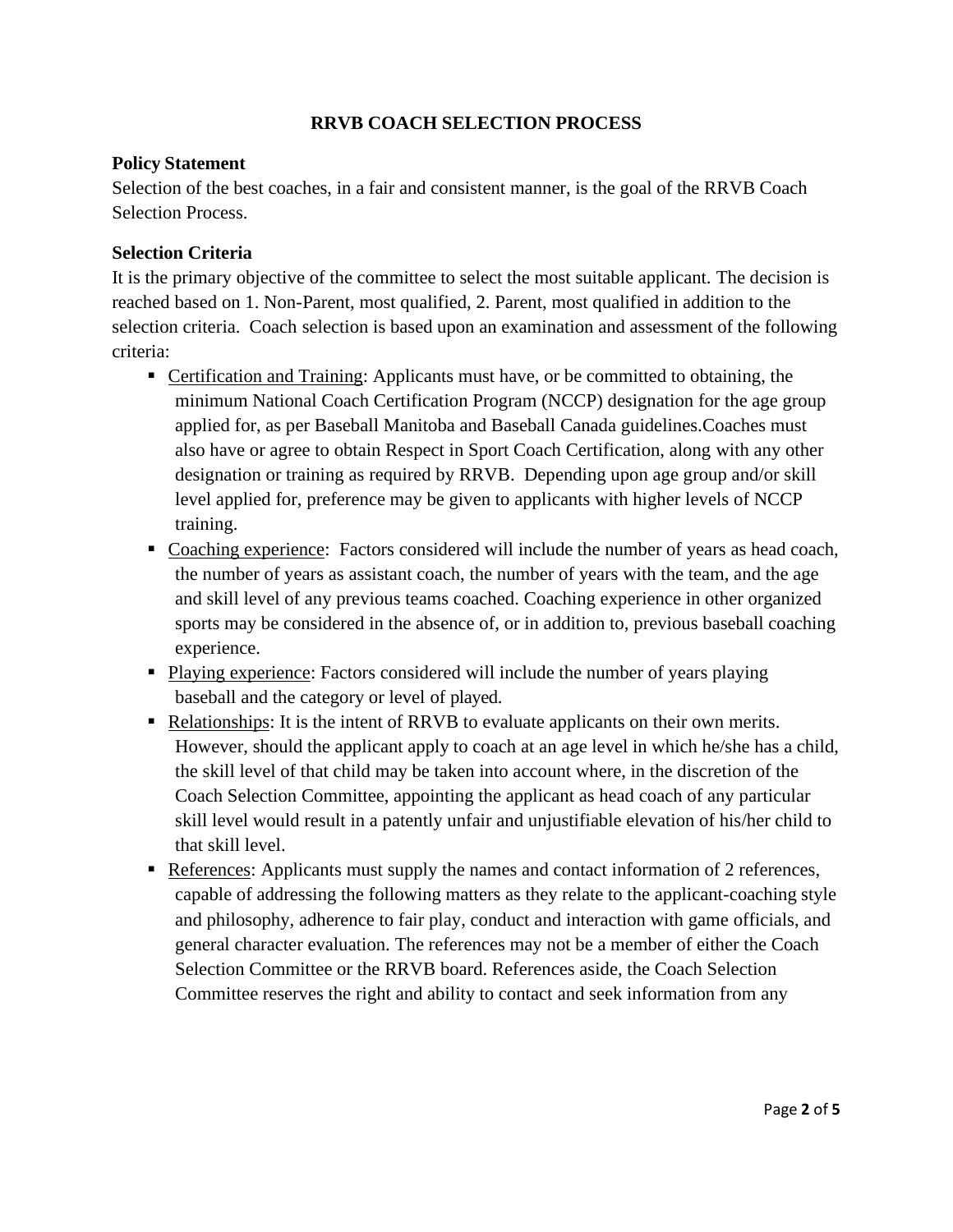person or organization having knowledge of or experience with the applicant in a coaching context. All information gathered through this process shall be recorded in writing and be appended to the relevant individual's application.

■ Interview: In some instances, the Coach Selection Committee may require an applicant undergo an in-person interview, during which all of the criteria noted above maybe canvassed. However, interviews are not a normal part of the coach selection process, and will be conducted only in instances where, in the discretion of the VP of High Performance, they are required. Refusal to undergo an interview, where requested, shall automatically eliminate an applicant from consideration. Coach selection is for one year only. All candidates (head and assistant coaches) must reapply each new baseball season.

Previous selection for a head coach position (or assistant) does not guarantee selection as a head coach (or assistant) in a subsequent year.

#### **Selection Committee**

Whenever practicable, within 48 hours of the close of the coach application intake, the VP of High Performance will schedule the coach selection meeting and notify all participants.

The Coach Selection Committee shall ideally (if available) be comprised of two elected executive members of RRVB, the RRVB Umpire in Chief and one voting delegate from each member community centre who are elected board members of member community centres. The RRVB President will sit on and serve as chairman of the committee but, shall not have a vote in the selection process unless there is a tie in respect of any particular selection.

### **Selection Process**

Applicants (head coach and assistant) shall submit a coach application for each year in which a coaching position is sought. Application forms are available online through the RRVB website. Applications, including contact information for the applicant's references, shall be submitted to the VP of High Performance, in the form and manner as indicated on the RRVB website. Each application must clearly indicate the age and category (AA or AAA) being applied for.

Upon receipt of all applications, the VP of High Performance shall:

- Review the application against the selection criteria noted above
- Review any coach evaluations available from past years
- Contact one or both references provided by each applicant as deemed necessary by the committee
- Contact any other individuals or organization s whom, in the Committee's sole discretion, may have relevant information in respect of the applicant
- Conduct any interviews as, in its sole discretion, the Committee deems required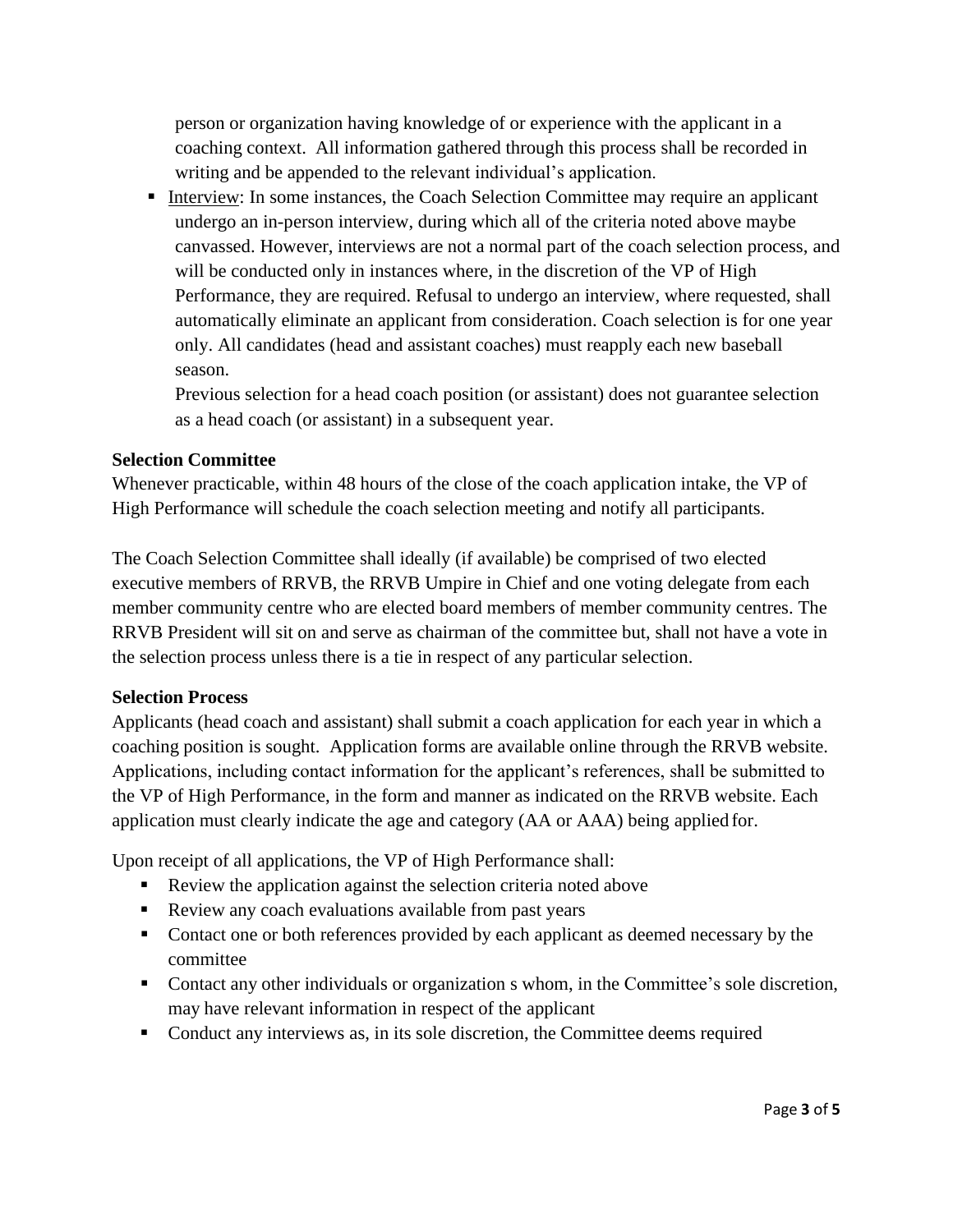Information collected by the VP of High Performance will be summarized and provided to the committee for review and questioning.

The process starts with the 11U AA team and continues through to 18UAAA team if applicable.

Should a member of the committee have a child playing on the team in question, they may participate in the review but, will not vote.

In the course of the coach selection process, members of the Coach Selection Committee must abstain from any vote in respect of a coaching position that the Committee member or his /her spouse is an applicant.

Following the evaluation process, the Committee shall vote upon the coaches who shall be appointed to head coaching positions. The goal is for unanimity, but in the case of disagreement, approval by a simple majority of the Committee shall be sufficient. If, in the discretion of the Coach Selection Committee, none of the initial applicants for any particular team are deemed to be suitable, the Committee/RRVB is not obligated to appoint a coach for that group. In such instance, the position will remain vacant until a suitable candidate is found.

The Committee shall then provide the list of successful head applicants to the RRVB board at a regularly scheduled meeting, or a special meeting convened for that purpose. At this same meeting, the board and Committee shall identify any teams for which a head coach has not been appointed, and recommendations may be made to the Committee as to appropriate individuals whom the Committee may wish to recruit for such positions.

As soon as possible, after the Coach Selection meeting, the VP of High Performance shall notify via telephone all successful applicants and confirm their acceptance.

Once all successful applicants have been notified, the VP of High Performance will notify the RRVB board of the teams for which coaches are still required. In respect of such teams, the VP of High Performance along with convenors will search for a suitable candidate, have the candidate fill out an application and submit it to the VP of High Performance for review and acceptance.